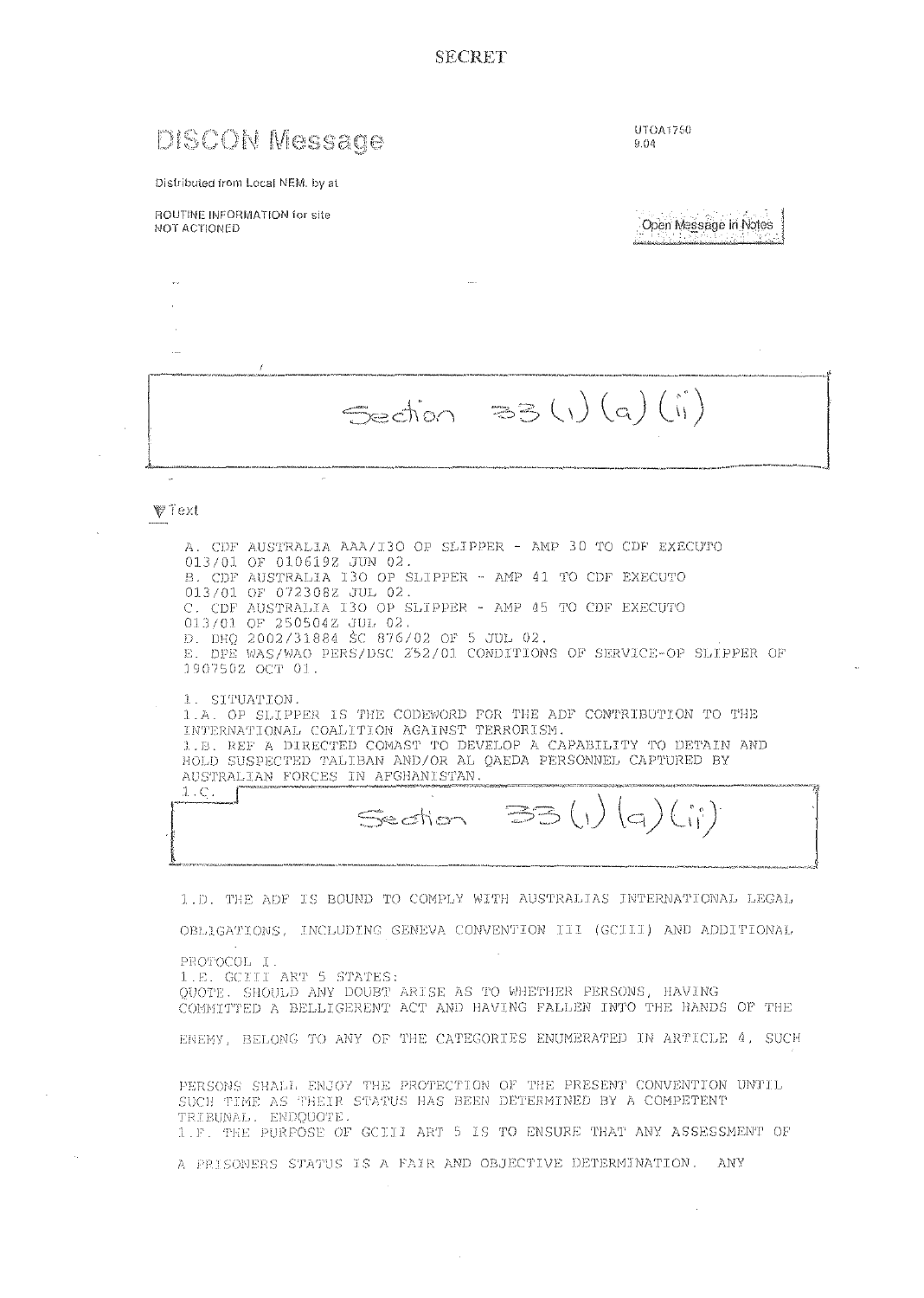## **SECRET**

|               | 2. MISSION, UNCHANGED.                  |
|---------------|-----------------------------------------|
|               | 3. INTENT.<br>$Sishon \equiv (1)(q)(n)$ |
| $\frac{1}{2}$ |                                         |
|               | 4. EXECUTION.                           |
|               | 4 A. TASKS.<br>. 4.A.1. COMAST IS TO:   |
|               | 4.A.1.A.<br>$\sim$                      |
|               |                                         |
|               |                                         |
|               |                                         |
|               |                                         |
|               |                                         |
|               |                                         |
|               |                                         |
|               |                                         |
|               |                                         |
|               |                                         |
|               |                                         |
|               |                                         |
|               |                                         |
|               |                                         |
|               |                                         |
|               | Section 33 (1) (a) (II)                 |
|               |                                         |
|               |                                         |
|               |                                         |
|               |                                         |
|               |                                         |

 $\hat{\mathcal{A}}$